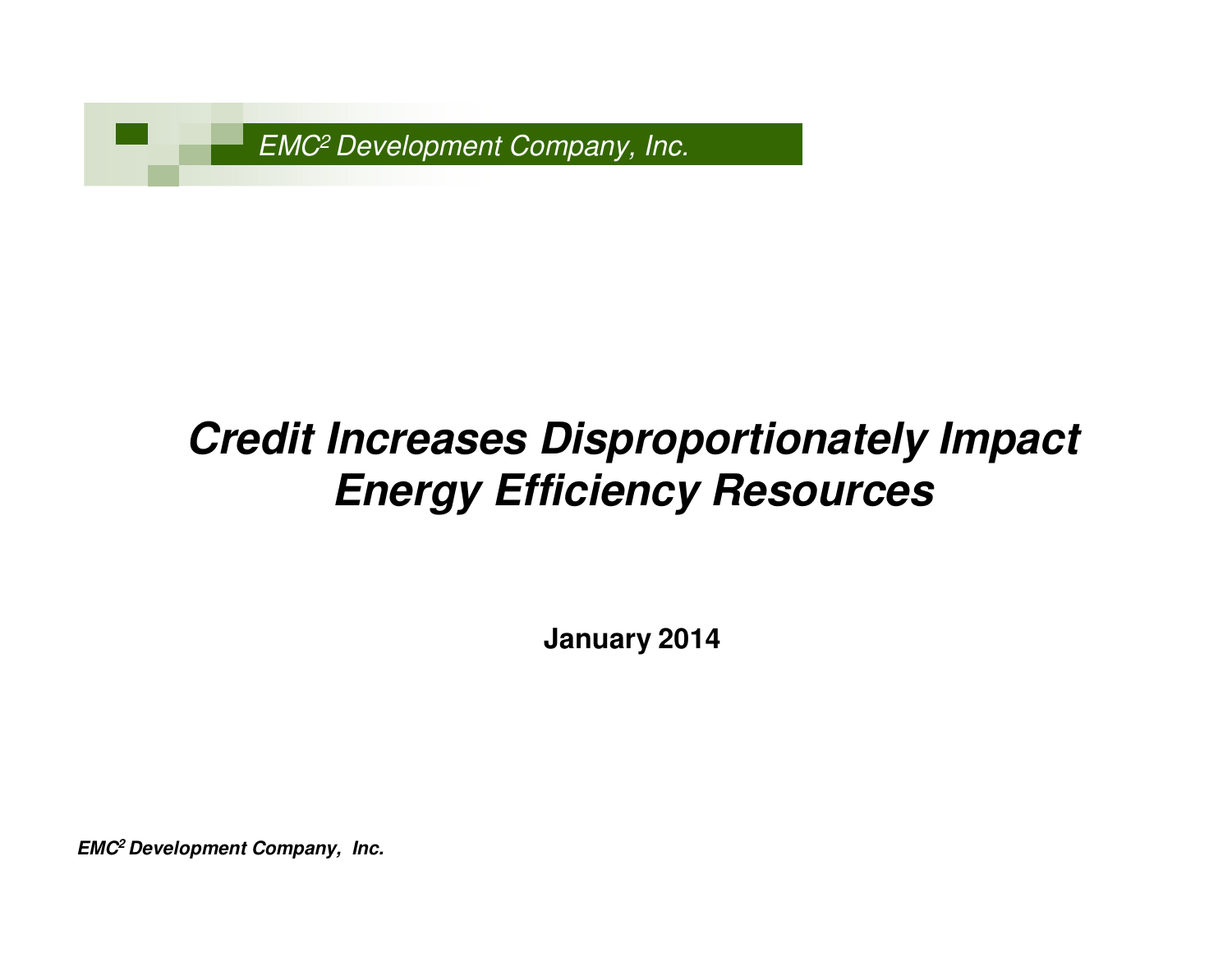- $\bullet$  Energy Efficiency resources are eligible for capacity payments for 4 years. No other RPM resource has an expiration date.
- $\bullet$  This means that a large part of an EE provider's portfolio will *always* be "planned" and have credit requirements.
- $\bullet$  Example for project completed during DY2012/13, and so eligible for 2013/14 through 2016/17:

| 10/11 | 11/12 | 12/13                                        | 13/14 | 14/15 | 15/16 | 16/17 | 17/18 |
|-------|-------|----------------------------------------------|-------|-------|-------|-------|-------|
|       |       | <b>1x credit 1x credit 1x credit revenue</b> |       |       |       |       |       |

After clearing first BRA in May 2010.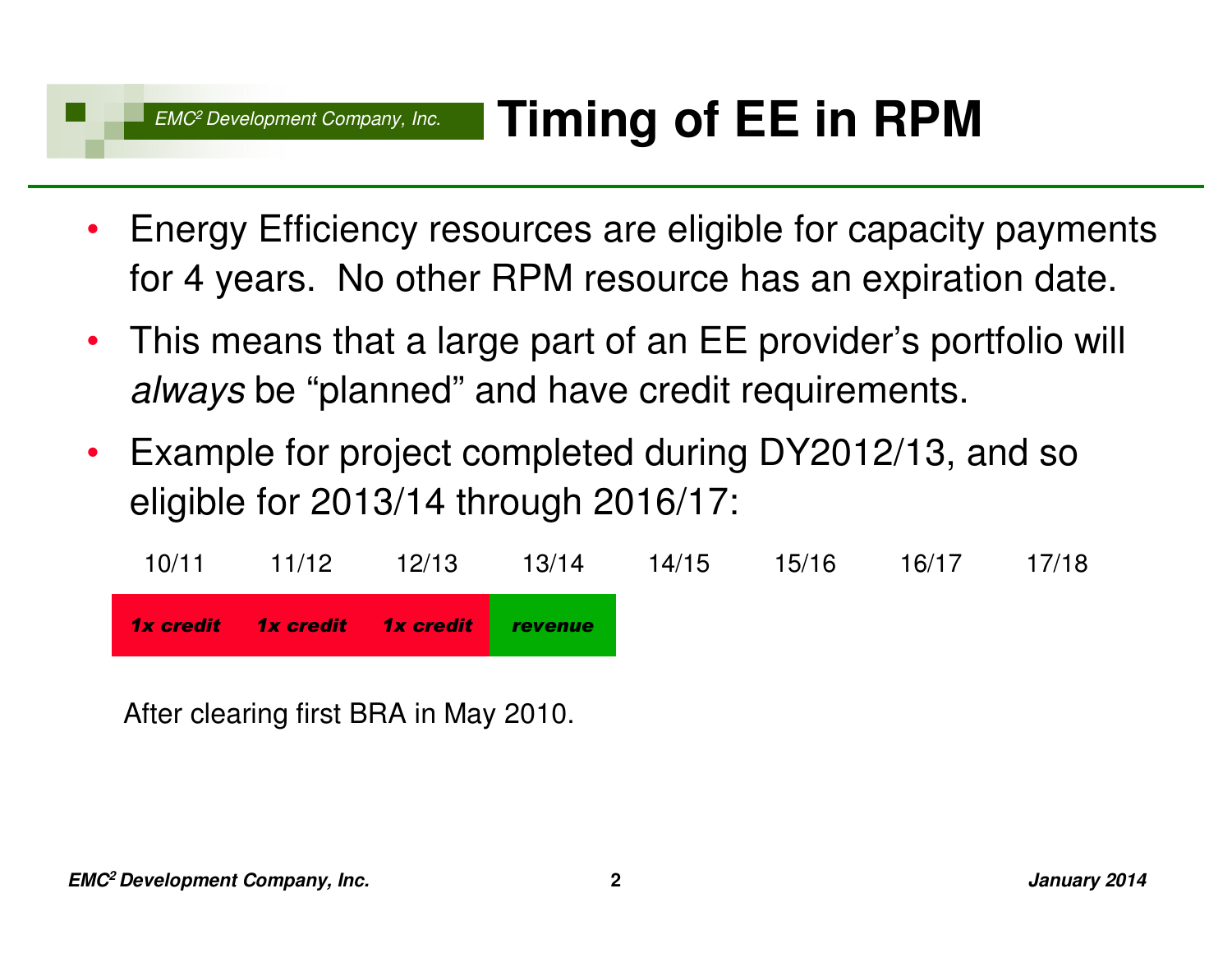- $\bullet$  Energy Efficiency resources are eligible for capacity payments for 4 years. No other RPM resource has an expiration date.
- $\bullet$  This means that a large part of an EE provider's portfolio will always be "planned" and have credit requirements.
- $\bullet$  Example for project completed during DY2012/13, and so eligible for 2013/14 through 2016/17:

| 10/11 | 11/12 | 12/13                                 | 13/14 | 14/15          | 15/16 | 16/17 | 17/18 |
|-------|-------|---------------------------------------|-------|----------------|-------|-------|-------|
|       |       | 1x credit 2x credit 2x credit revenue |       | <b>revenue</b> |       |       |       |

After clearing second BRA in May 2011.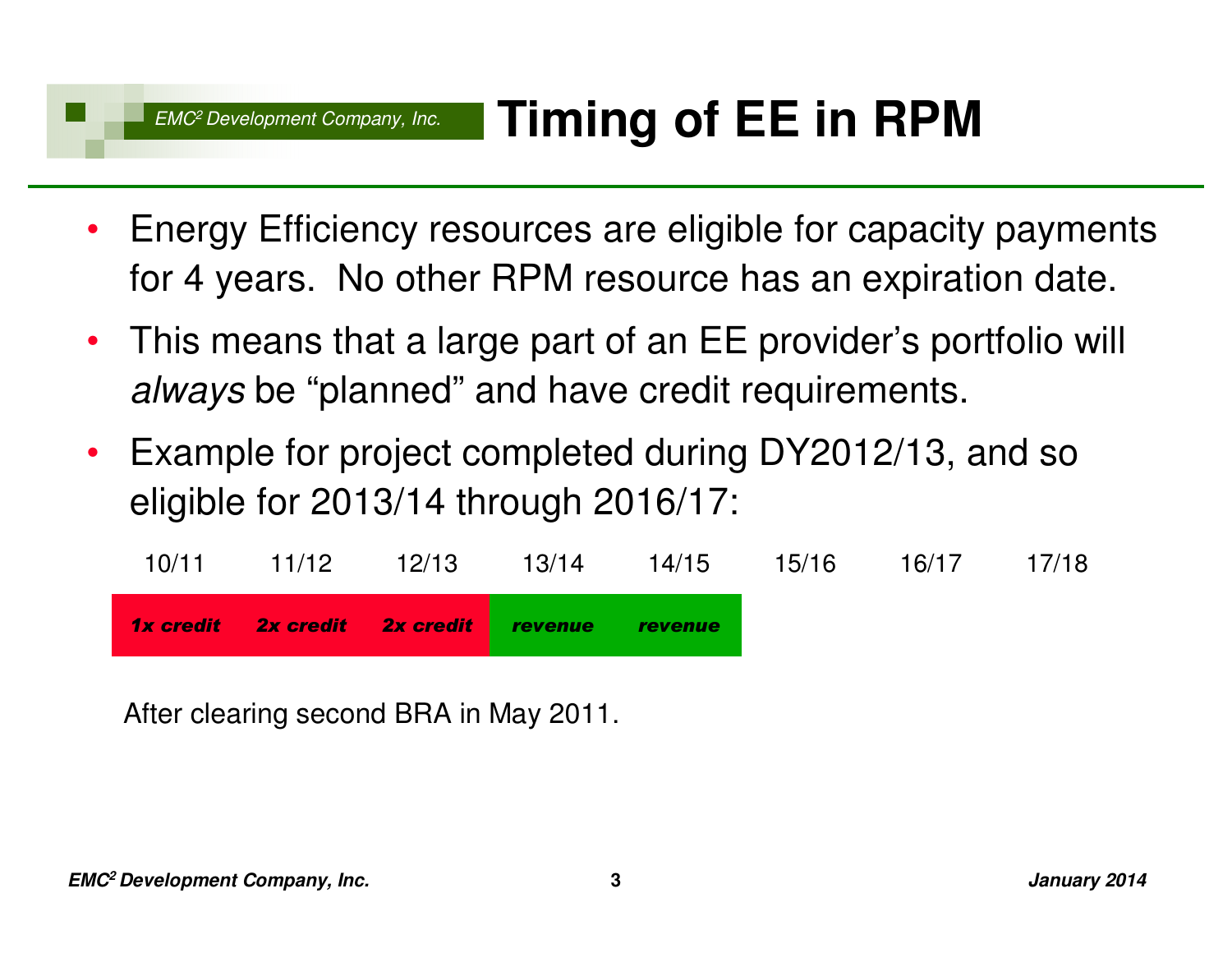- $\bullet$  Energy Efficiency resources are eligible for capacity payments for 4 years. No other RPM resource has an expiration date.
- $\bullet$  This means that a large part of an EE provider's portfolio will *always* be "planned" and have credit requirements.
- $\bullet$  Example for project completed during DY2012/13, and so eligible for 2013/14 through 2016/17:

|       |       | 1x credit 2x credit 3x credit revenue revenue |       |       | revenue |       |       |
|-------|-------|-----------------------------------------------|-------|-------|---------|-------|-------|
| 10/11 | 11/12 | 12/13                                         | 13/14 | 14/15 | 15/16   | 16/17 | 17/18 |

After clearing third BRA in May 2012.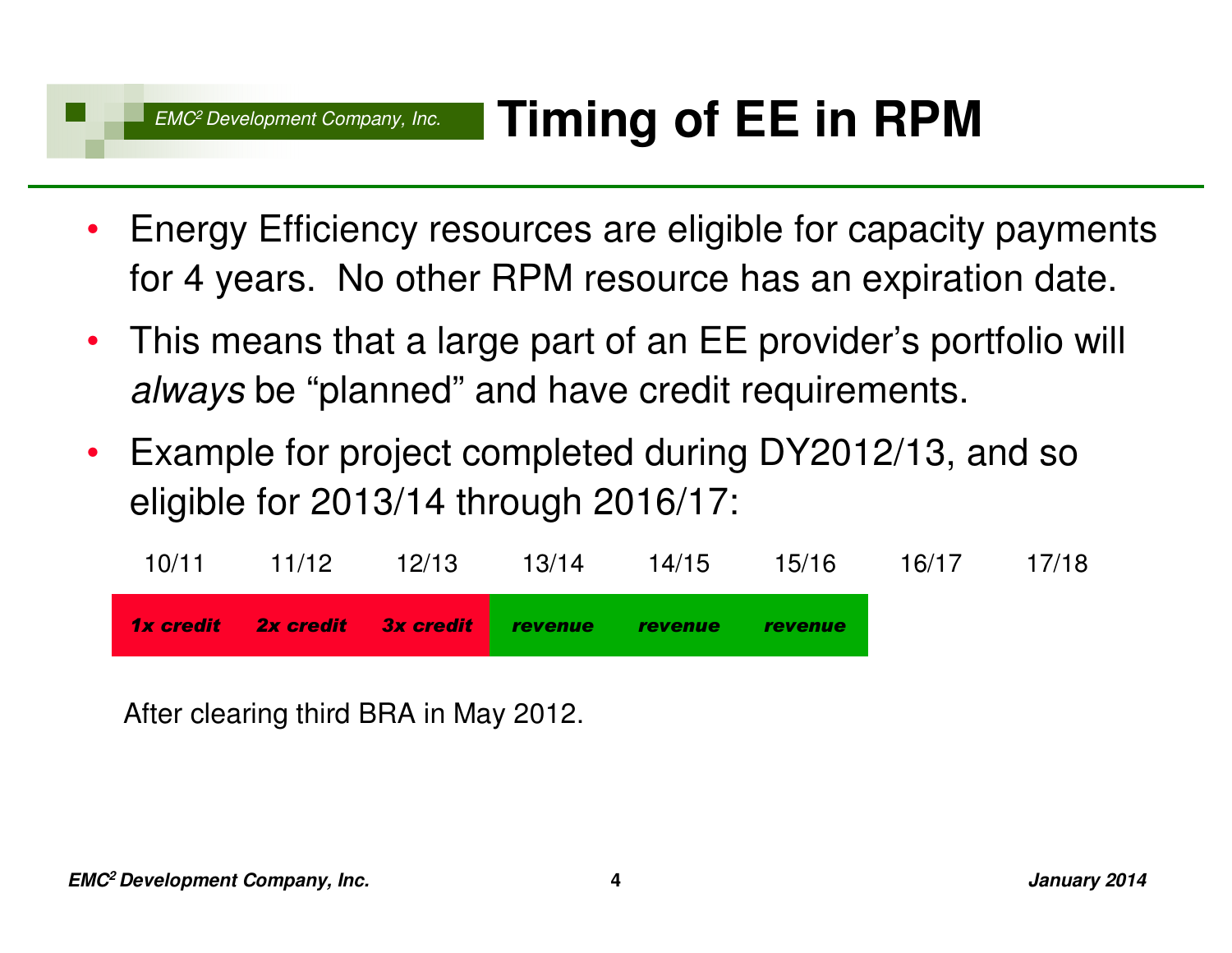- $\bullet$  Energy Efficiency resources are eligible for capacity payments for 4 years. No other RPM resource has an expiration date.
- $\bullet$  This means that a large part of an EE provider's portfolio will *always* be "planned" and have credit requirements.
- $\bullet$  Example for project completed during DY2012/13, and so eligible for 2013/14 through 2016/17:

| 10/11            | 11/12               | 12/13 | 13/14                                             | 14/15          | 15/16          | 16/17   | 17/18   |
|------------------|---------------------|-------|---------------------------------------------------|----------------|----------------|---------|---------|
| <b>1x credit</b> | 2x credit 3x credit |       | <b>4x credit</b><br><i><u><b>Irevenue</b></u></i> | <b>revenue</b> | <i>revenue</i> | revenue | expired |

Final, after clearing second BRA in May 2013. Many EE projects do not qualify as "existing" until after data is reported at the end of the summer, and so have a financial assurance requirement through October of their first delivery year.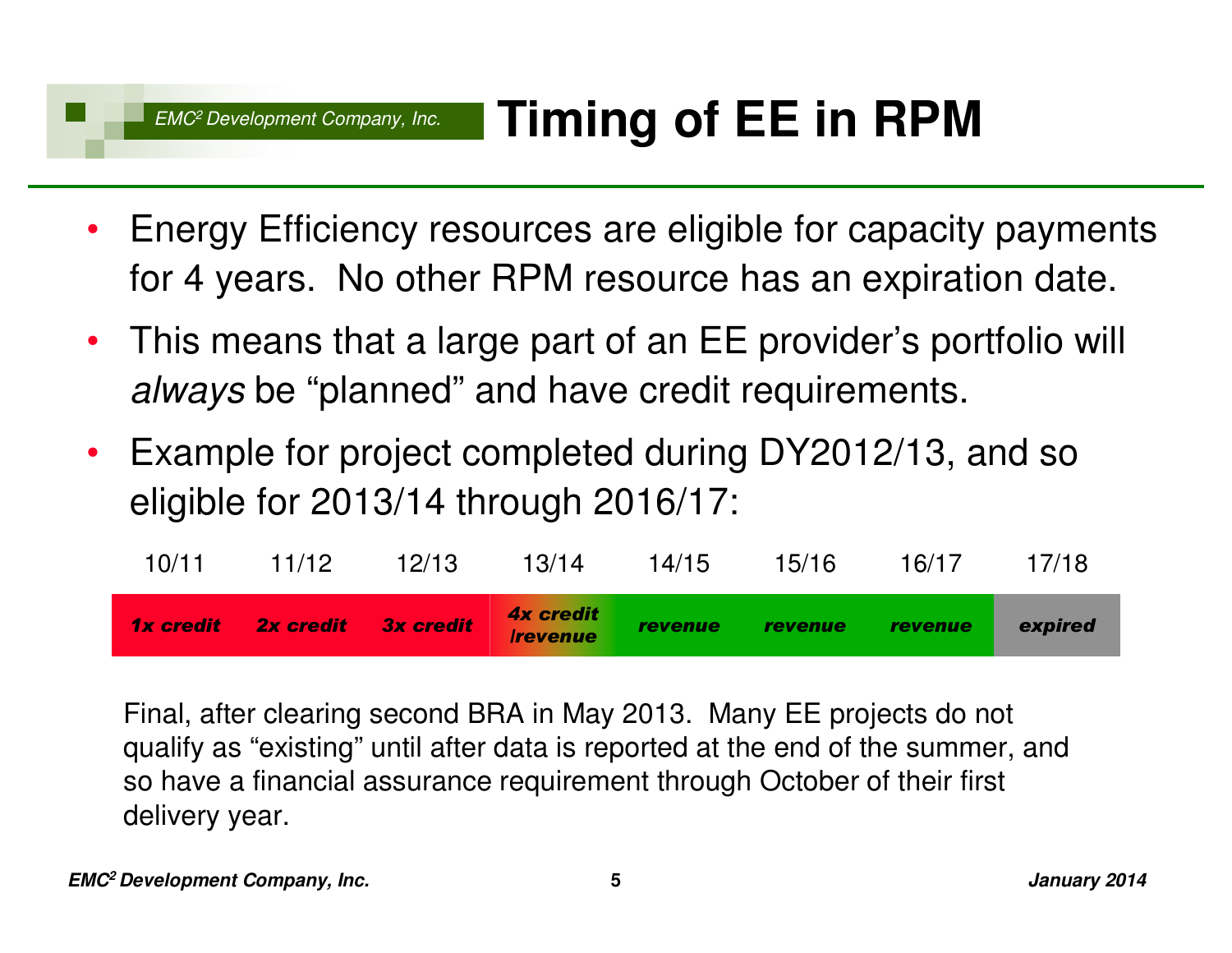#### EMC2 Development Company, Inc.**Steady state credit**

• So far, same as other RPM resources. The difference is that EE projects start to fall off after four years.

| Inst. |       | <b>Delivery Year</b> |    |               |       |       |             |                   |      |             |      |                                           |      |      |      |  |
|-------|-------|----------------------|----|---------------|-------|-------|-------------|-------------------|------|-------------|------|-------------------------------------------|------|------|------|--|
| Year  | 10/11 | 11/12                |    | $12/13$ 13/14 | 14/15 | 15/16 |             | 16/17 17/18 18/19 |      |             |      | 19/20 20/21 21/22 22/23 23/24 24/25 25/26 |      |      |      |  |
| 12/13 | 1x    | 2x                   | 3x | 4xEE          | EE    | EE    | EE          | exp.              |      |             |      |                                           |      |      |      |  |
| 13/14 |       | 1x                   | 2x | 3x            | 4xEE  | EE    | EE          | EE                | exp. |             |      |                                           |      |      |      |  |
| 14/15 |       |                      | 1x | 2x            | 3x    | 4xEE  | EE          | EE                | EE   | exp.        |      |                                           |      |      |      |  |
| 15/16 |       |                      |    | 1x            | 2x    | 3x    | <b>4xEE</b> | EE                | EE   | EE          | exp. |                                           |      |      |      |  |
| 16/17 |       |                      |    |               | 1x    | 2x    | 3x          | 4xEE              | EE   | EE          | EE   | exp.                                      |      |      |      |  |
| 17/18 |       |                      |    |               |       | 1x    | 2x          | 3x                | AxEE | EE          | EE   | EE                                        | exp. |      |      |  |
| 18/19 |       |                      |    |               |       |       | 1x          | 2x                | 3x   | <b>4xEE</b> | EE   | EE                                        | EE   | exp. |      |  |
| 19/20 |       |                      |    |               |       |       |             | 1x                | 2x   | 3x          | AxEE | EE                                        | EE   | EE   | exp. |  |

- 17/18 is the first steady state year, where new projects are added to replace expiring old ones.
- • In this steady state, the EE provider is earning RPM revenue on 4 years' projects, but posting credit on 6 to 10 years' worth.
- $\bullet$ This credit requirement never goes away.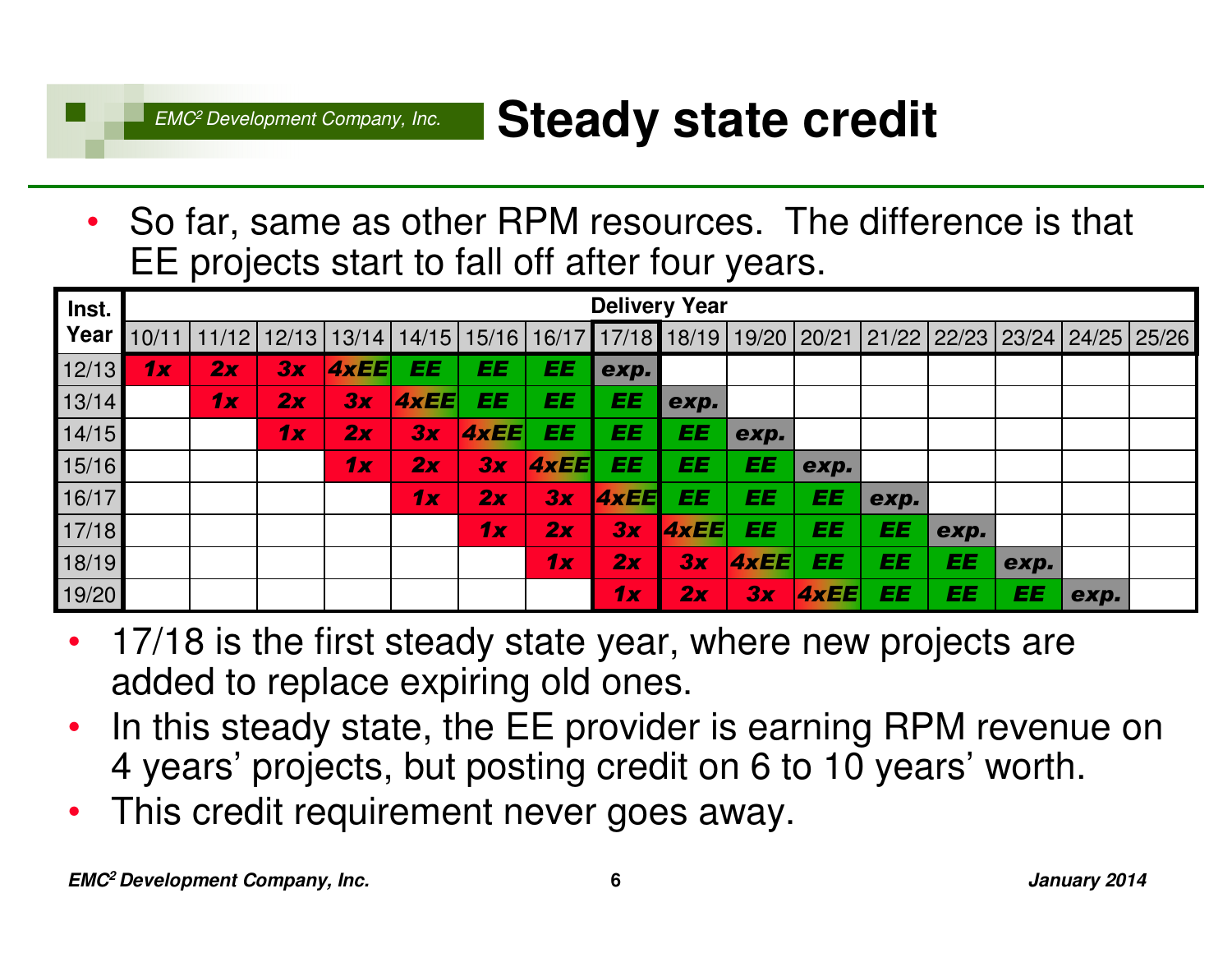This outcome is different than for all other resource types:

- $\bullet$  Planned generation and QTU developers post 100% credit until a full interconnection agreement is signed, 50% credit until interconnection service starts, and none thereafter.
- CSPs post credit while their portfolio is growing, but have no ongoing credit requirement once they are stable.
- $\bullet$  External generation posts credit until firm transmission has been procured.
- $\bullet$  Uniquely, an EE provider who is providing the same amount of capacity year after year faces a never-ending requirement to post credit based on 150% to 250% of their annual revenue.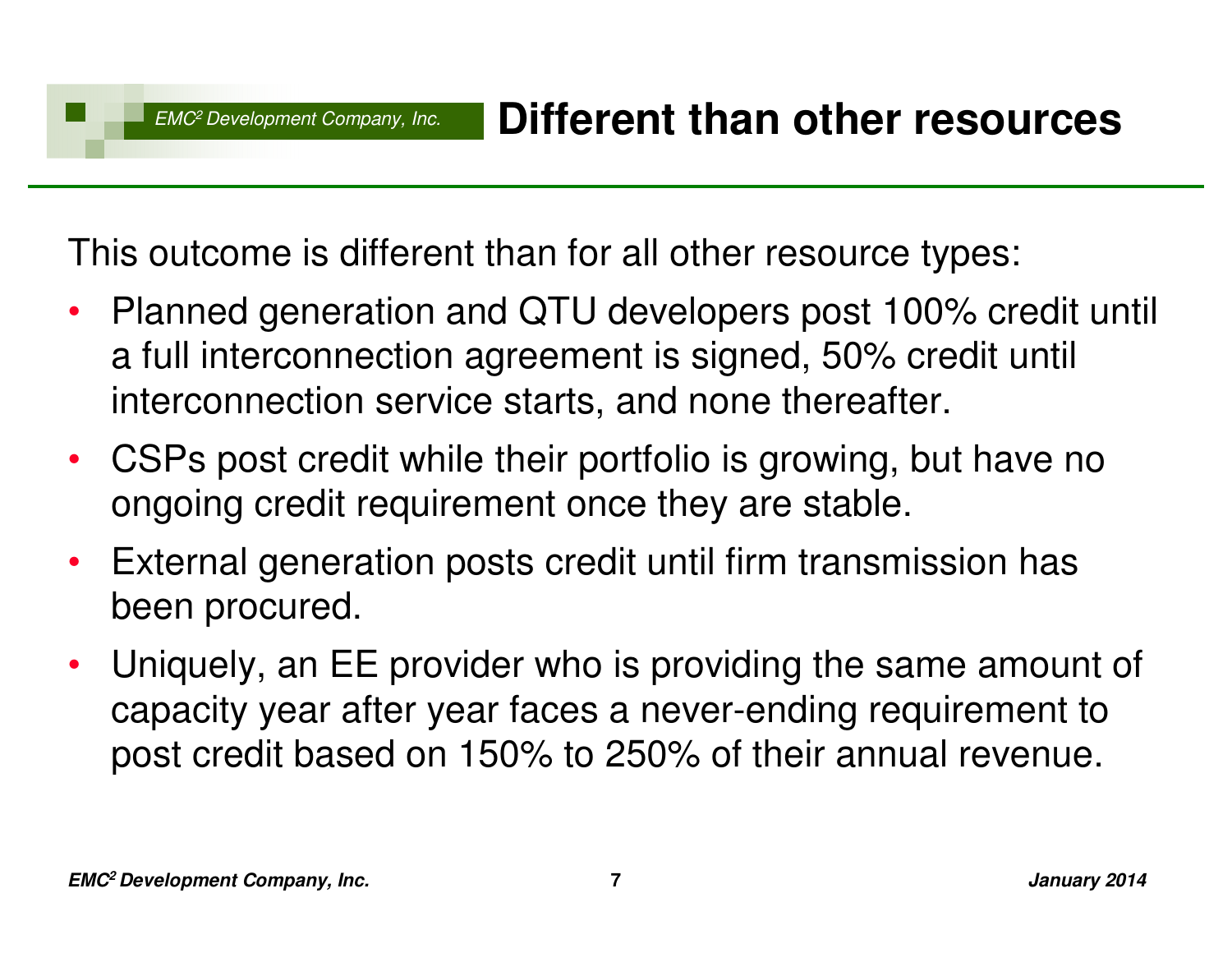**Proposal**

Allow future revenue from proven, in-service EE projects to stand as RPM Seller's Credit only against financial assurance obligations for years in which the project would still be in service.

- • EE projects require little maintenance year-to-year, and MW quantities have shown to be stable.
- • Members are exposed to little additional risk. Seller's credit is fully backed by existing resources.
- $\bullet$ Consistent with treatment given to existing generation and DR.
- • Simply requires change of "RPM Credit Adjustment Factor" to be based on MW-years rather than MW.
- • A provider in steady-state would have 6 to 9 years worth of future revenue to pledge against 6 to 10 years of credit obligations. So, credit obligation drops to near zero only if provider is not growing and consistently meeting obligations.

**EMC <sup>8</sup> <sup>2</sup>Development Company, Inc.**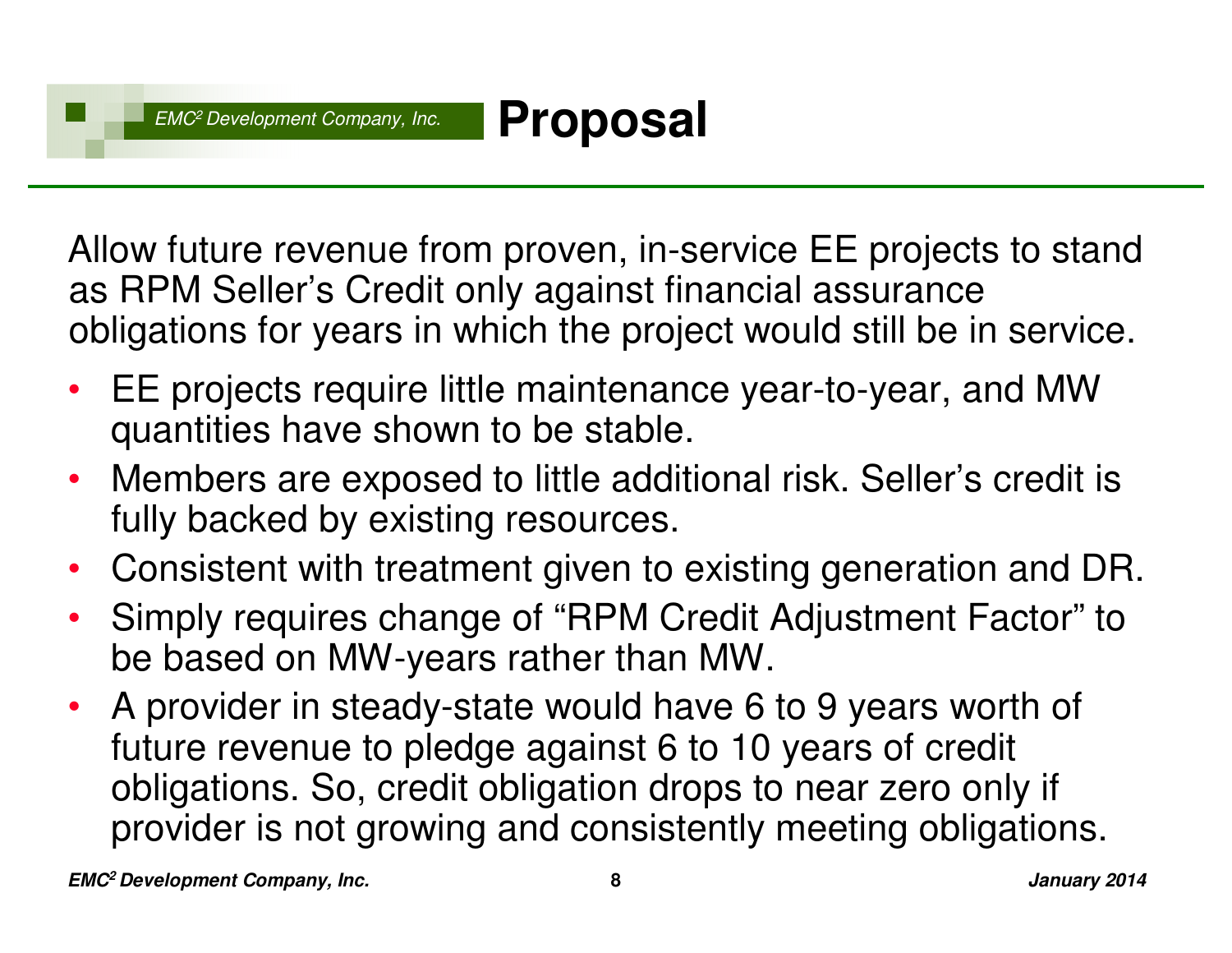#### EMC2 Development Company, Inc.**Timing Example**

• During the 17/18 delivery year, the dark green project years have already been proven, and will be generating RPM revenue when the provider's credit requirements come due.

| <b>Installation Year</b> | 15/16     |             |      | 16/17 17/18 18/19 |      |           | 19/20   20/21   21/22   22/23   23/24   24/25   25/26 |           |           |      |  |
|--------------------------|-----------|-------------|------|-------------------|------|-----------|-------------------------------------------------------|-----------|-----------|------|--|
| 2012/13                  | <b>EE</b> | EE          | exp. |                   |      |           |                                                       |           |           |      |  |
| 2013/14                  | EE        | EE          | EE   | exp.              |      |           |                                                       |           |           |      |  |
| 2014/15                  | EE        | EE          | EE   | EE                | exp. |           |                                                       |           |           |      |  |
| 2015/16                  | 3x        | <b>4xEE</b> | EE   | EE                | EE   | exp.      |                                                       |           |           |      |  |
| 2016/17                  | 2x        | 3x          | 4xEE | EE                | EE   | EE        | exp.                                                  |           |           |      |  |
| 2017/18                  | 1x        | 2x          | 3x   | 4xEE              | EE   | <b>EE</b> | EE                                                    | exp.      |           |      |  |
| 2018/19                  |           | 1x          | 2x   | 3x                | 4xEE | <b>EE</b> | EE                                                    | <b>EE</b> | exp.      |      |  |
| 2019/20                  |           |             | 1x   | 2x                | 3x   | 4xEE      | EE                                                    | <b>EE</b> | <b>EE</b> | exp. |  |

• E.g., projects scheduled for 2017/18 installation must be delivered by June 1, 2018. Projects completed from 2014-2017 will be earning revenue during DY18, and so should be allowed to stand as collateral against possible deficiency.